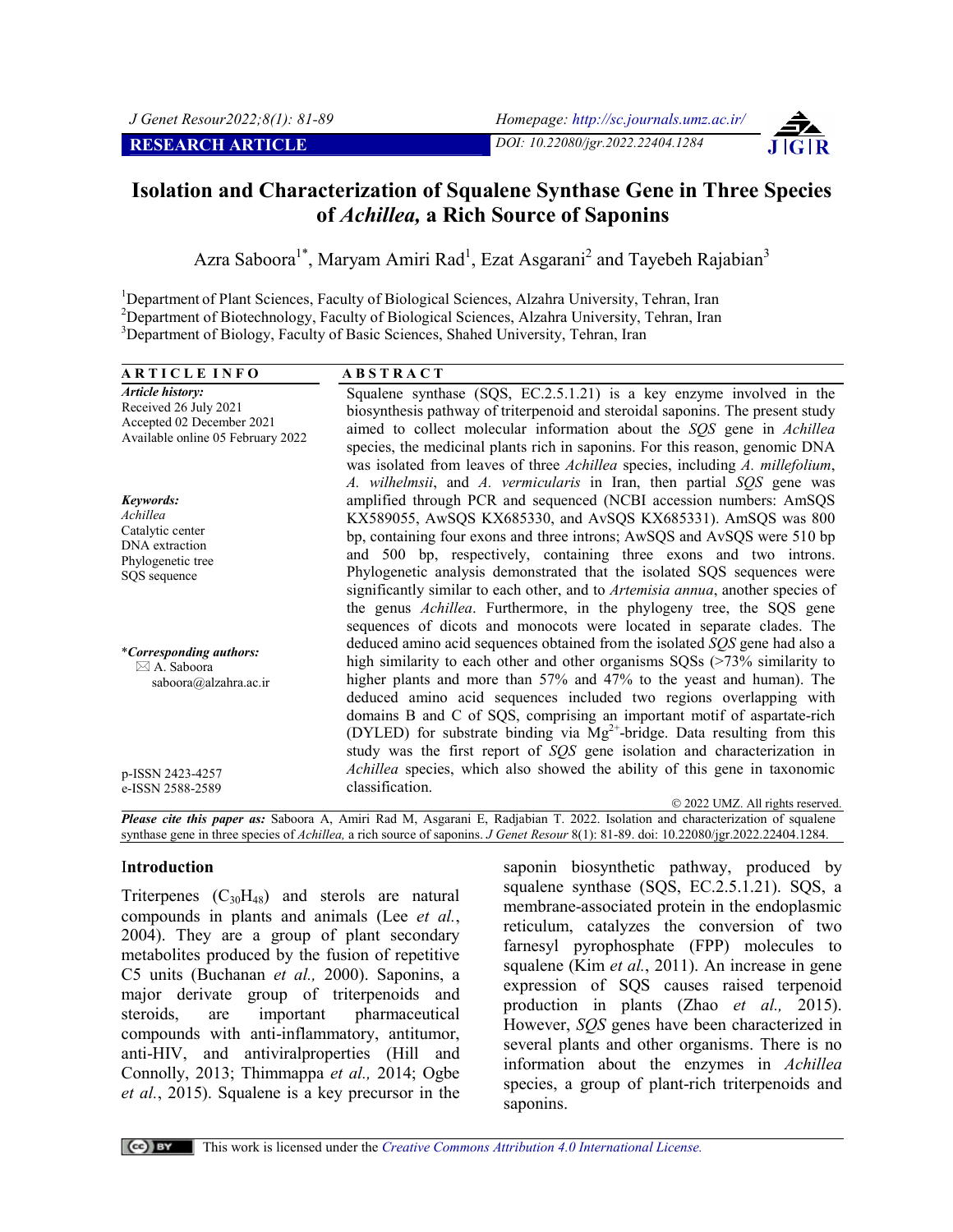The genus *Achillea* L. (yarrow), belonging to Asteraceae, has about 130 species worldwide, spreading in Europe, Asia, and some temperate regions of North Africa and America (Podlech, 1986; Mozaffarian, 2005; Si *et al.*, 2006; Saeidnia *et al.*, 2011). Previous studies have reported triterpenoid compounds, including ɑamyrin, β-amyrin, taraxasterol, and pseudotaraxasterol, also β-sitosterol, stigmasterol, campesterol, and cholesterol in *Achillea* species (Chandler *et al.*, 1982). *Achillea millefolium* is a well-known medicinal plant classified as a saponin-rich species. However, few studies have been done on the biosynthesis pathways of saponins in this genus. Further studies could provide an overview of the regulation of saponin biosynthesis and metabolism pathways in the plants and make them more productive. Because there is very little information about the structure of genes involved in the biosynthesis of the *Achillea* terpenoids, the present study tries to isolate and characterize partial sequences of the *SQS* genes in three species of *Achillea,* including *A. millefolium*, *A. wilhelmsii*, and *A. vermicularis*. Furthermore, this study will compare some of the isolated SQS genes and the deduced peptides to understand the structure of the *SQS* gene and the enzyme in the studied species of *Achillea*.

### **Materials and Methods**

#### **Genomic DNA extraction**

Three Achillea species, including *A. millefolium*, *A. wilhelmsii*, and *A. vermicularis* were collected

from natural regions of Iran (Polour, Kashan, and Taleghan in Tehran, Isfahan, and Alborz provinces, respectively). Each seed was sterilized for two hours by running tap water, 70% ethanol  $(2\times1 \text{ min})$ , and  $1\%$  hypochlorite sodium (10 min). They were subsequently washed by distilled water. After that, the seeds were cultured on the basic Murashige and Skoog medium (1962). Cultures were kept at  $23\pm2$  °C under 16h light/8h dark photoperiod. After two months, seedlings were harvested and the leaves were subjected to DNA extraction.

Genomic DNA was isolated according to the Khanuja *et al*. (1999) method. The quantity and quality of the isolated DNA were evaluated using a NanoDrop spectrophotometer (Thermoscientific 2000, USA) and 1% agarose gel electrophoresis, respectively.

### **Isolation of** *SQS* **genes**

Since the sequence of the *SQS* gene was not previously identified in *Achillea* species, primers were designed according to the conserved regions of known *SQS* genes in other plants amongst *Arabidopsis thaliana* (AF04560), *Nicotiana tabacum* (U59683), *Bupleurum chinease* (GQ889268), *Artemisia annua* (AF405310) and *Aster amellus* (HQ131826). Two pairs of specific primers were designed using Gene Runner 5.1 software (www.generunner.com/) (Table 1) and synthesized by Sinaclon Company (SinaClon, Iran).

| Table 1. The primers used in PCR analysis for amplification of partial SQS genes in Achillea species. |  |  |  |  |
|-------------------------------------------------------------------------------------------------------|--|--|--|--|
|-------------------------------------------------------------------------------------------------------|--|--|--|--|

|              |         |                                | ~           |                     |
|--------------|---------|--------------------------------|-------------|---------------------|
| Primer name  |         | Sequence $(5' \rightarrow 3')$ | $Tm(^{o}C)$ | <b>PCR</b> products |
| AISOS        | Forward | 5'-ATGTTTCTACTGCCTTTCTGG-3'    |             | 840                 |
|              | Reverse | 5'-GCACAAAACCTGAAGATGGC-3'     |             |                     |
| <i>A2SOS</i> | Forward | 5'-TATGTTGCGGGACTTGTTGG -3'    | 58          | 600                 |
|              | Reverse | 5'-GCACAAAACCTGAAGATGGC-3'     |             |                     |

PCR reactions comprised 50 ng DNA template, 0.5 µL dNTP mix (10 mM), 2.5 µL PCR buffer10X, 0.5 µL each forward and reverse primers (10 pM),  $1.25 \mu L$  MgCl<sub>2</sub> (25 mM) and 1.25 U Taq DNA polymerase in a final volume of 25 µL. The PCR was performed in a DNA thermal cycler (MJ Mini, BIO-RAD, US) in terms of initial denaturation at 95 ° C (10 min), 35 cycles at 94 °C for 60 s, 58 °C for 60 s and 72 °C

for 60 s, and a final extension at 72  $\degree$ C (10 min). The amplified sequences were checked out by gel electrophoresis (1% agarose) and sequenced by Pishgam Biotech Company.

### **Bioinformatics analysis**

The resulting nucleotide sequences were identified through NCBI Blastn. Exons and introns were determined with ORF (open reading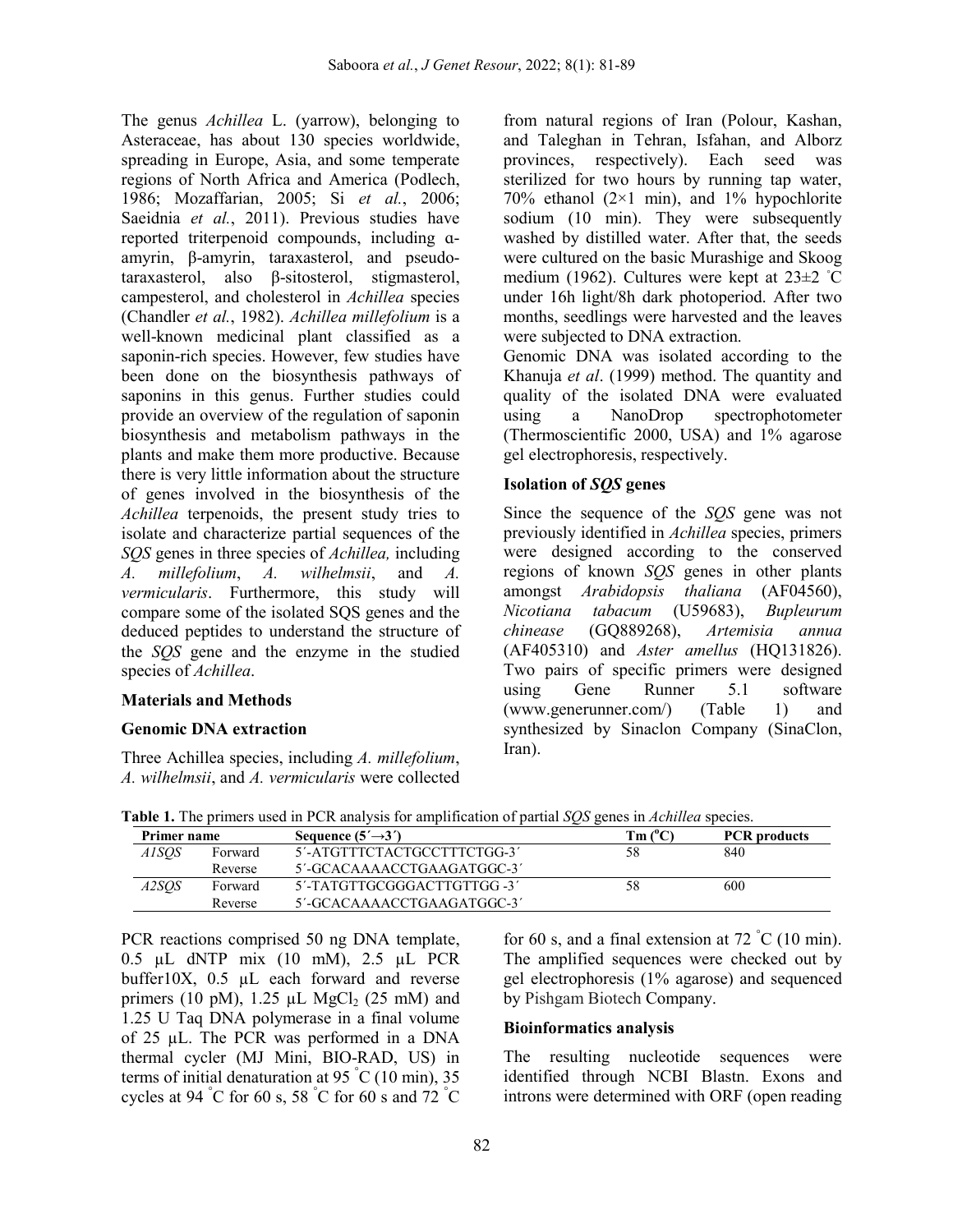frame) finder (https://www.ncbi.nlm.nih.gov/). The phylogenetic tree was drawn using the neighbor-joining method by MEGA 5 (Biodesign Institute, Tempe, AZ, USA; bootstrap of 500 replicates). To determine conserved domains, the deduced amino acid sequences with eukaryote SQSs were aligned by DNAMAN (Lynnon Biosoft, Quebec, QC, Canada).

### **Results**

In the present study, three partial SQS genes were isolated and identified from leaves of three *Achillea* species (*A. millefolium, A. wilhelmsii,*  and *A. vermicularis*). Amplification was performed by two pairs of specific primers, as *A. millefolium* DNA was successfully amplified with *A1SQS* primers, while DNA of two other species (*A. wilhelmsii* and *A. vermicularis*) were amplified by A2SQS primers (Fig. 1).



**Fig. 1.** PCR products of the *SQS* genes on 1% agarose gel electrophoresis: A single DNA fragment derived from PCR of the template DNA extracted from the leaves of *A. millefolium* by using primer *AmSQS* (Lane 1), leaves of *A. wilhelmsii* (Lane 2), and leaves of *A. vermicularis* (Lane 3) by using primer *AwvSQS*; Lane 4 is DNA ladder in the range of 100-1000 bp.

The amplified products were sequenced, annotated, and submitted to the NCBI GenBank database by accession numbers of AmSQS KX589055, AwSQS KX685330, and AvSQS KX685331 for *A. millefolium, A. wilhelmsii,* and *A. vermicularis*, respectively. AmSQS was 800 bp, including an open reading frame (ORF) with 396 bp at the positions of 72...141bp, 298...441

bp, 533...637 bp, 721...798 bp <, encoding a 132 amino acid peptide. AwSQS was 510 bp and had a 342 bp ORF at the positions of  $>1...103$  bp, 193...297 bp, 375...510 bp <, encoding a 114 amino acid peptide. Also, AvSQS was 500 bp and had a 330 bp ORF at the positions of  $>1...89$ bp, 179...283 bp, 361...500 bp < encoding a 110 amino acid peptide.

Fig. 2 shows the deduced amino acid sequences of the partial *Achillea* SQS genes. Exons and introns were identified based on the universal eukaryotic codes where introns commenced with GT and terminated with AG dinucleotide (Sharp and Burge, 1997) (Fig. 3). The blast results indicated that *Artemisia annua* (AF405310, Asteraceae) is a close relative species to the studied *Achillea* species since the alignment of the AmSQS with the *SQS* gene in *A. annua* showed 99% query coverage and 90% identity, and AwSQS and AvSQS had 99-100% query coverage and 91-92% identity as well. The AmSQS had 4 exons overlapping with exons 5 to 8 of *A. annua* SQS, and each AwSQS and AvSQS sequence contained 3 exons overlapped (Fig. 3).

A phylogenetic tree was constructed using the three partial SQS genes of Achillea species and other plants' known SQS genes (Fig. 4). As shown in Fig. 4, eight species were clustered into two main clades, the two monocots located in one clade (with 85% similarity) whereas the dicots located in another one. In the dicot clade, *A. wilhelmsii* and *A. vermicularis* had the most similarities to each other, and subsequently *to A. millefolium*. The partial SQS genes of the *Achillea* species had the most similarity to *Artemisia annua* (about 91-92%) and *Aster amellus* (69-70% similarity) SQS genes. Every three species belong to the Asteraceae family. Other studied species had about 53-58% similarities, among which *Arabidopsis thaliana* is located in the farthest clade (Fig. 4). The deduced amino acid sequences of the partial SQS genes of the three *Achillea* species were aligned with SQSs in several other organisms such as yeast, humans, and some plants (Fig. 5).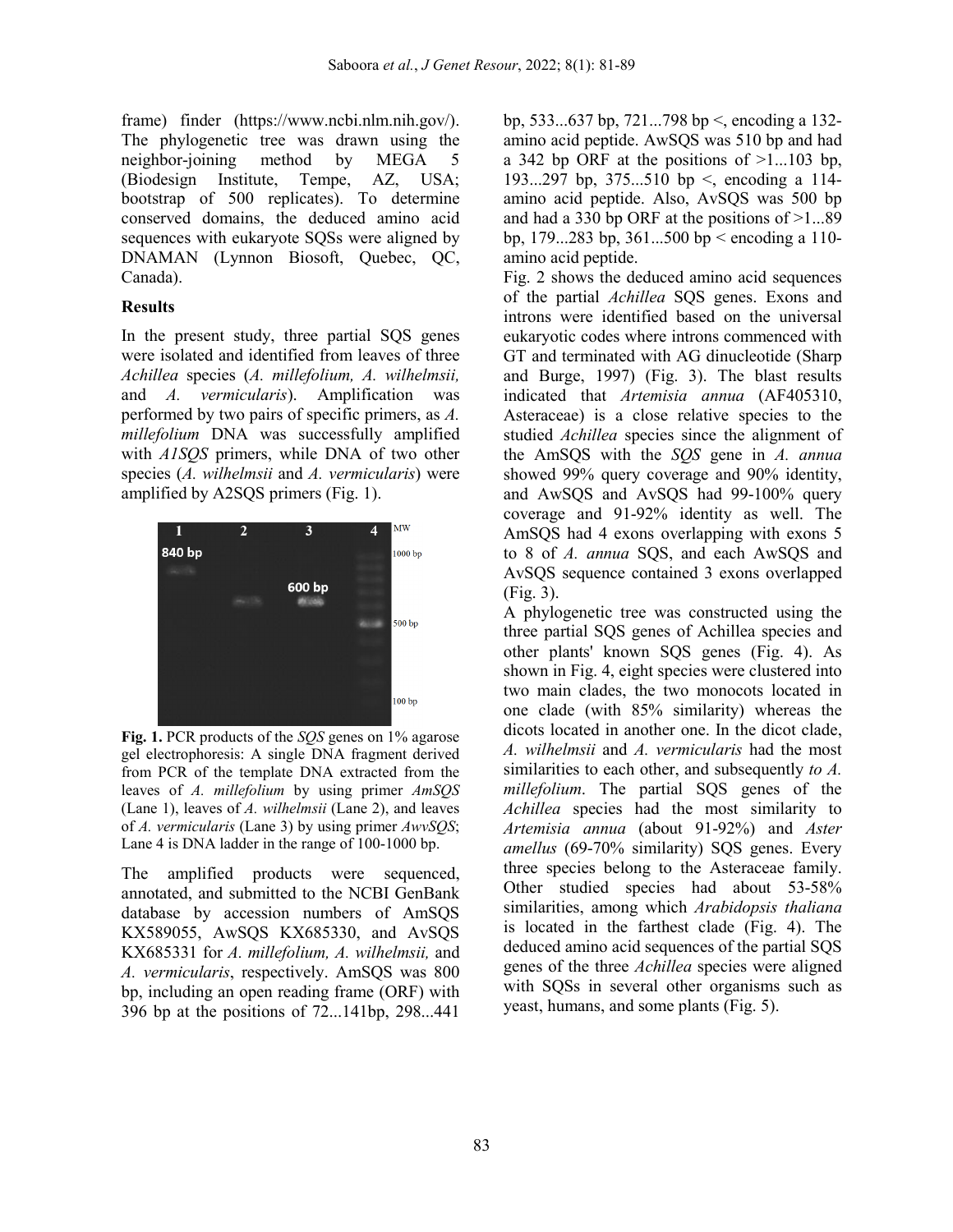| A)       |              |                  |                                                     |                   |          |              |              |              |              |             |         |       |              |                                                                             |            |              |              |              |                                                                                 |            |
|----------|--------------|------------------|-----------------------------------------------------|-------------------|----------|--------------|--------------|--------------|--------------|-------------|---------|-------|--------------|-----------------------------------------------------------------------------|------------|--------------|--------------|--------------|---------------------------------------------------------------------------------|------------|
|          | tat          |                  |                                                     |                   |          |              |              |              |              |             |         |       |              | caa gag gca att gag gat ata acc atg aga atg ggt gct ggg atg gca aaa ttt     |            |              |              |              |                                                                                 | ata        |
|          | x.           | $\circ$          | Ε                                                   | A                 | x.       | E.           | D            | τ            | $\mathbf T$  | M           | R       | M     | G            | A                                                                           | G          | M.           | A            | ĸ            | F                                                                               | I.         |
|          | tat          |                  | aaa gag gtt                                         |                   |          |              |              |              |              |             |         |       |              | gag aca gtt gat gat tat gat gta tat tgn cat tat gtt gog gga                 |            |              |              |              |                                                                                 | ctt        |
|          | $\mathbf{C}$ | ĸ                | E                                                   | v                 | Ε        | T            | <b>V</b>     | D            | D            | <b>x</b>    | D       | v     | x            | $\mathbf{x}$                                                                | H          | $\mathbf{x}$ | v            | $\mathbb{A}$ | G                                                                               | L.         |
|          | <b>att</b>   |                  | gga ata ggg                                         |                   |          |              |              |              |              |             |         |       |              | ttg tet aag ete tte eat tet tea gga aeg gaa att                             |            |              | tta          | セセセ          | tet                                                                             | <b>gat</b> |
|          | v            | G                | I                                                   | G                 | L        | s            | $\mathbb{R}$ | L            | F            | H           | S.      | s     | G            | T                                                                           | E          | $\mathbb{I}$ | E.           | F            | s                                                                               | D          |
|          |              |                  |                                                     |                   |          |              |              |              |              |             |         |       |              | cot ato too aat toa atg ggt tta ttt ott cag aca aat ato att aga             |            |              | gat          |              | tat ctc                                                                         | gag        |
|          | $\mathbf{P}$ | $\mathcal{I}$    | s                                                   | N                 | s        | M            | G            | L            | F            | E.          | $\circ$ | T     | N            | $\mathcal{I}$                                                               | 工          | R            | D            | $\mathbf{x}$ | L                                                                               | Ε.         |
|          |              |                  |                                                     |                   |          |              |              |              |              |             |         |       |              | gat att aat gag ata cet aag tea ege atg ttt tgg eeg egt gag ate tgg agt aat |            |              |              |              |                                                                                 | tat        |
|          | Ð            | $\tau$           | N                                                   | Ε                 | I.       | $\mathbf{P}$ | ĸ            | S            | R            | M           | F       | w     | $\mathbb{P}$ | R                                                                           | Ε          | I.           | w            | s            | N                                                                               | Y.         |
|          |              |                  |                                                     |                   |          |              |              |              |              |             |         |       |              |                                                                             |            |              |              |              | gtg aat aaa tta gag gac ctg aaa tat gaa gag aac tet gag aag gee ett cag tgc tta |            |
|          | v            | N                | ĸ                                                   | L                 | Ε        | D            | L.           | $_{\rm K}$   | x            | E           | E       | N     | s            | Ε                                                                           | ĸ          | A            | T.           | O            | c                                                                               | T.         |
|          |              |                  | aac gat atg gtg aca aat get ttg ata cac atg         |                   |          |              |              |              |              |             |         |       |              |                                                                             |            |              |              |              |                                                                                 |            |
|          | N.           | D                | M                                                   | <b>V</b>          | <b>T</b> | N            | $\mathbb{A}$ | L.           | 江            | н           | м       |       |              |                                                                             |            |              |              |              |                                                                                 |            |
| $\bf{B}$ |              |                  |                                                     |                   |          |              |              |              |              |             |         |       |              |                                                                             |            |              |              |              |                                                                                 |            |
|          | aca          |                  |                                                     |                   |          |              |              |              |              |             |         |       |              |                                                                             |            |              |              |              | gga ott gtt gga ata ggg ttg tot aag oto ttn cat tot toa gga acg gaa att ttg     |            |
|          | $\mathbb{A}$ | G                | L                                                   | v                 | G        | $\mathbf{I}$ | G            | L            | s            | к           | L       | ×     | H            | s                                                                           | s          | G            | т            | E            | τ                                                                               | L          |
|          | セセセ          |                  |                                                     |                   |          |              |              |              |              |             |         |       |              | tet gat eet ate tee aat tea atg ggt tta ttt ett cag aca aat ate att aga     |            |              |              |              |                                                                                 | gat        |
|          | F            | s                | D                                                   | $\mathbf{P}$      | T.       | s            | N            | s            | M            | G           | L       | F     | L            | $\circ$                                                                     | $_{\rm T}$ | N            | II.          | I.           | R                                                                               | D.         |
|          |              |                  |                                                     |                   |          |              |              |              |              |             |         |       |              | tat oto gag gat att aat gag ata oct aat toa ogo atg ttt tgg oog ogt         |            |              |              | gag ata      |                                                                                 | taa        |
|          | x            | т.               | Ε                                                   | D                 | п        | N            | Ε            | x.           | $\mathbb{P}$ | N           | s       | R     | M            | F                                                                           | W          | P            | R            | E            | T.                                                                              | w          |
|          |              |                  |                                                     |                   |          |              |              |              |              |             |         |       |              |                                                                             |            |              |              |              | agt aat tat gtg aat aaa tta gag gac ctg aaa tat gaa gag aac tct gag aag gcc ctt |            |
|          | s            | N                | x                                                   | v                 | N        | ĸ            | L            | E            | D            | L           | K       | Y.    | E            | E                                                                           | N          | s            | Ε            | ĸ            | A                                                                               | T.         |
|          |              |                  |                                                     |                   |          |              |              |              |              |             |         |       |              | cag tgc tta aac gat atg gtg aca aat gct ttg ata cac ata gaa gac tgt tta aag |            |              |              |              |                                                                                 | tat        |
|          | $\circ$      | $\mathbf{C}$     | L                                                   | N                 | D        | M.           | <b>V</b>     | $\mathbf{T}$ | $\mathbb{N}$ | A           | L       | T     | H            | I.                                                                          | E.         | D            | C            | L            | $25$                                                                            | Y.         |
|          |              |                  | atg tot cag ttg aaa gat cca goo ato ttc agg ttt tgt |                   |          |              |              |              |              |             |         |       |              |                                                                             |            |              |              |              |                                                                                 |            |
|          |              | M <sub>s</sub> Q |                                                     | <b>Experience</b> |          |              |              |              | K D P A I F  |             | R       | $F$ . | C            |                                                                             |            |              |              |              |                                                                                 |            |
| O        |              |                  | gta ggg ttg tgt                                     |                   |          |              |              |              |              |             |         |       |              |                                                                             |            |              |              |              | aag oto ttn cat ttt toa gga acg gaa att ttg ttt tot gat oct ato                 |            |
|          | v            | G                | T.                                                  | c                 | ĸ        | L            | $\mathbf x$  | H            | F            | s           | G       | T     | E            | τ                                                                           | T.         | F            | s            | Ð            | P                                                                               | τ          |
|          |              |                  | toc aat tea atd                                     |                   |          |              |              |              |              |             |         |       |              | ggt tta ttt ctt cag aca aat atc att aga gat tat ctc gag gat                 |            |              |              |              |                                                                                 | att        |
|          | s            | N                | s                                                   | м                 | G        | L            | F            | L            | $\circ$      | $\mathbf T$ | N       | I.    | Œ.           | R.                                                                          | D          | <b>Y</b>     | T.           | E            | D                                                                               | II.        |
|          | aat          |                  |                                                     |                   |          |              |              |              |              |             |         |       |              | gag ata cot aat toa ogo atg ttt tgg cog ogt gag ata tgg agt aat tat gtg     |            |              |              |              |                                                                                 | aat        |
|          | $\mathbb{N}$ | Ε                | x                                                   | $\mathbf{P}$      | N        | s            | R            | M            | F            | $-50$       | P       | R     | E            | $\mathbf{I}$                                                                | w          | s            | N            | x            | ₩                                                                               | N          |
|          |              |                  |                                                     |                   |          |              |              |              |              |             |         |       |              |                                                                             |            |              |              |              | aaa tta gag gac ctg aaa tat gaa gag aac tct gag aag gcc ctt cag tgc tta aac     | <b>Gat</b> |
|          | $2$          | T.               | Ε                                                   | D                 | L.       | к            | x            | E            | Ε            | N           | s       | E     | $\mathbb{R}$ | A                                                                           | L.         | $\circ$      | $\mathbf{C}$ | L            | N                                                                               | D          |
|          |              |                  |                                                     |                   |          |              |              |              |              |             |         |       |              | atg gtg aca aat get ttg ata cac ata gaa gac tgt tta aag tat atg tet         |            |              |              |              | cag ttg                                                                         | aaa        |
|          | M            | v                | $\mathbf T$                                         | N                 | A        | 玉            | $\mathbf{I}$ | H            | II.          | Ε           | D       | C     | L            | ĸ                                                                           | x          | м            | s            | O            | L                                                                               | к          |
|          |              |                  | gat cca gcc atc ttc ggg ttt tgt gca                 |                   |          |              |              |              |              |             |         |       |              |                                                                             |            |              |              |              |                                                                                 |            |
|          | $D$ $P$      |                  | A                                                   | T                 | F        | G            | F            | $\mathbf C$  | A            |             |         |       |              |                                                                             |            |              |              |              |                                                                                 |            |

**Fig. 2.** Comparison of the nucleotide and deduced amino acid sequences of *Achillea* SQS genes: A) KX589055 (*A. millefolium*); B) KX685330 (*A. wilhelmsii*); C) KX685331 (*A. vermicularis*).



**Fig. 3.** Alignment of the partial nucleotide sequences of *SQS* gene from three *Achillea* species compared to *Artemisia annua*: The similarity of the nucleotides is shown by different colors among KX589055 (*A. millefolium*), KX685330 (*A. wilhelmsii*), KX685331 (*A. vermicularis*), and AF405310 (*A. annua*) using DNAMAN software. Letters of A, B, C, and D are represented exons 5 to 8 in *A. annua.*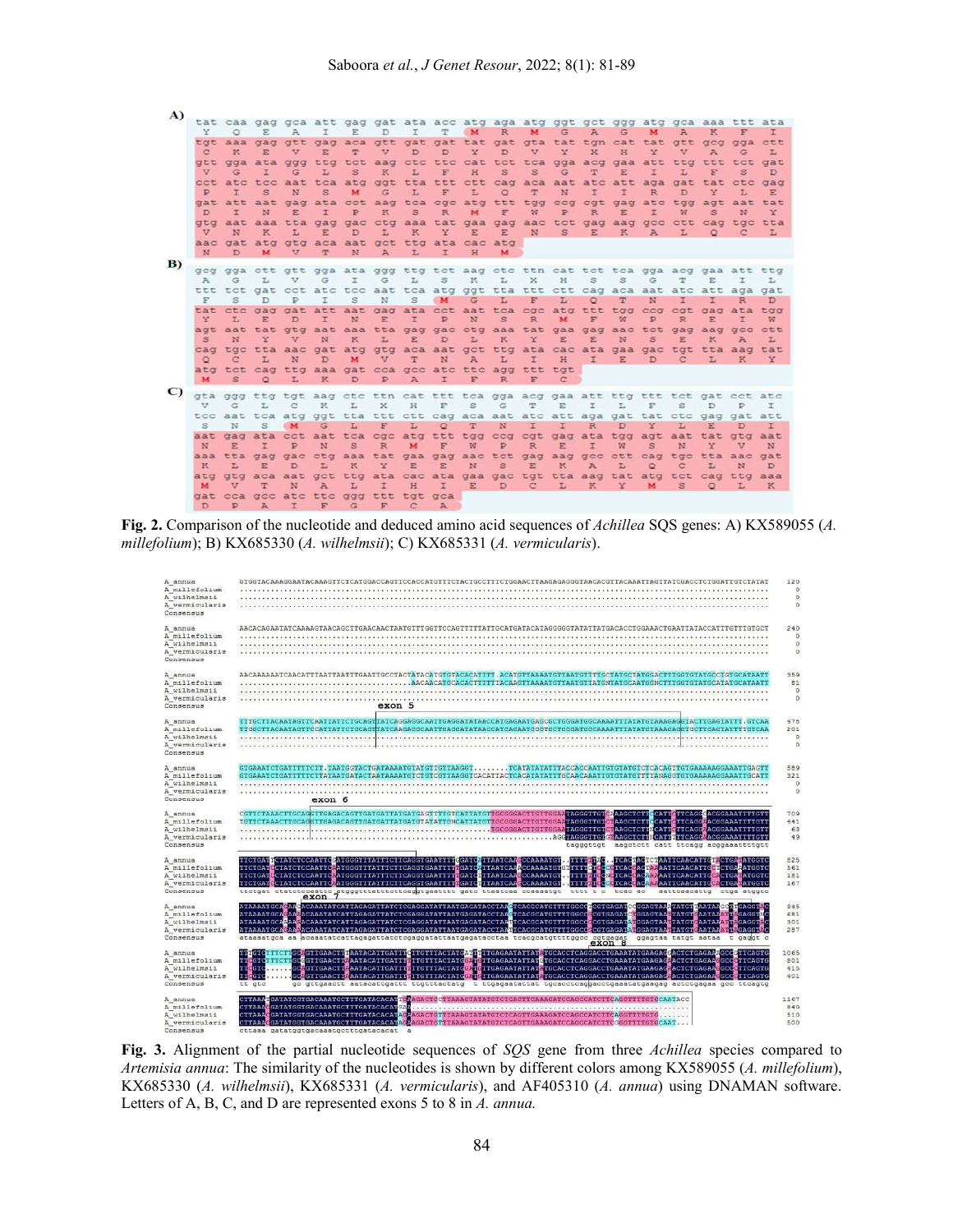Our results showed that predicted peptides in three *Achillea* species were much similar to each other (93% to 97%). However, they were more similar to SQSs in *Artemisia annua* (Q6SYC8) and *Aster amellus* (E5KHT), both belonging to Asteraceae family. The minimum similarity was observed between the predicted peptides and

SQS of humans (P37268) and yeast (P29704) by 47-58% (Table 2). Given that in eukaryotic organisms, SQS proteins have four conserved domains (A-D) (Gu *et al*., 1998), a comparison of peptide fragments in three *Achillea* species to SQSs in other organisms revealed two regions overlapping with domains B and C (Fig. 5).



**Fig. 4.** Phylogenetic tree created based on the similarity of the partial nucleotide sequences of *SQS* genes using the neighbor-joining method.

**Table 2.** Homology matrix of the amino acid sequences of the SQS in seven individual organisms and studied species of *Achillea*.

|                 | cerevisiae | sapiens | sativa       | urartu     | thaliana | amellus | annua | millefolium | wilhelmsii   | vermicularis |  |
|-----------------|------------|---------|--------------|------------|----------|---------|-------|-------------|--------------|--------------|--|
|                 | S          | H.      | $\mathbf{c}$ | $\ddot{ }$ | ત્તં     | ત્તં    | 4.    | ત્તં        | $\vec{\tau}$ | 4.           |  |
| S. cerevisiae   | 100        |         |              |            |          |         |       |             |              |              |  |
| H. sapiens      | 51.11      | 100     |              |            |          |         |       |             |              |              |  |
| O. sativa       | 44.83      | 58.62   | 100          |            |          |         |       |             |              |              |  |
| T. urartu       | 48.28      | 60.92   | 83.33        | 100        |          |         |       |             |              |              |  |
| A. thaliana     | 47.19      | 56.18   | 76.67        | 78.89      | 100      |         |       |             |              |              |  |
| A. amellus      | 45.98      | 59.77   | 78.89        | 85.56      | 82.22    | 100     |       |             |              |              |  |
| A. annua        | 45.98      | 60.92   | 80.00        | 85.56      | 81.11    | 93.33   | 100   |             |              |              |  |
| A. millefolium  | 47.13      | 58.62   | 76.67        | 83.33      | 77.78    | 90.00   | 95.56 | 100         |              |              |  |
| A. wilhelmsii   | 47.13      | 58.62   | 74.44        | 82.22      | 76.67    | 88.89   | 94.44 | 96.67       | 100          |              |  |
| A. vermicularis | 47.13      | 56.32   | 72.22        | 81.11      | 75.56    | 91.11   | 91.11 | 93.33       | 96.67        | 100          |  |

SQS polypeptides were compared among *Saccharomyces cerevisiae* (yeast, P29704), *Homo sapien*s (human, P37268), *Triticum urartu* (M8B0M6), *Oryza sativa*  subsp. *japonica* (Q6Z368), *Arabidopsis thalian*a (P53799), *Aster amellus* (E5KHT2), *Artemisia annua* (Q6SYC8), and predicted amino acid sequences of *Achillea millefolium*, *A. wilhelmsii,* and *A. vermicularis*.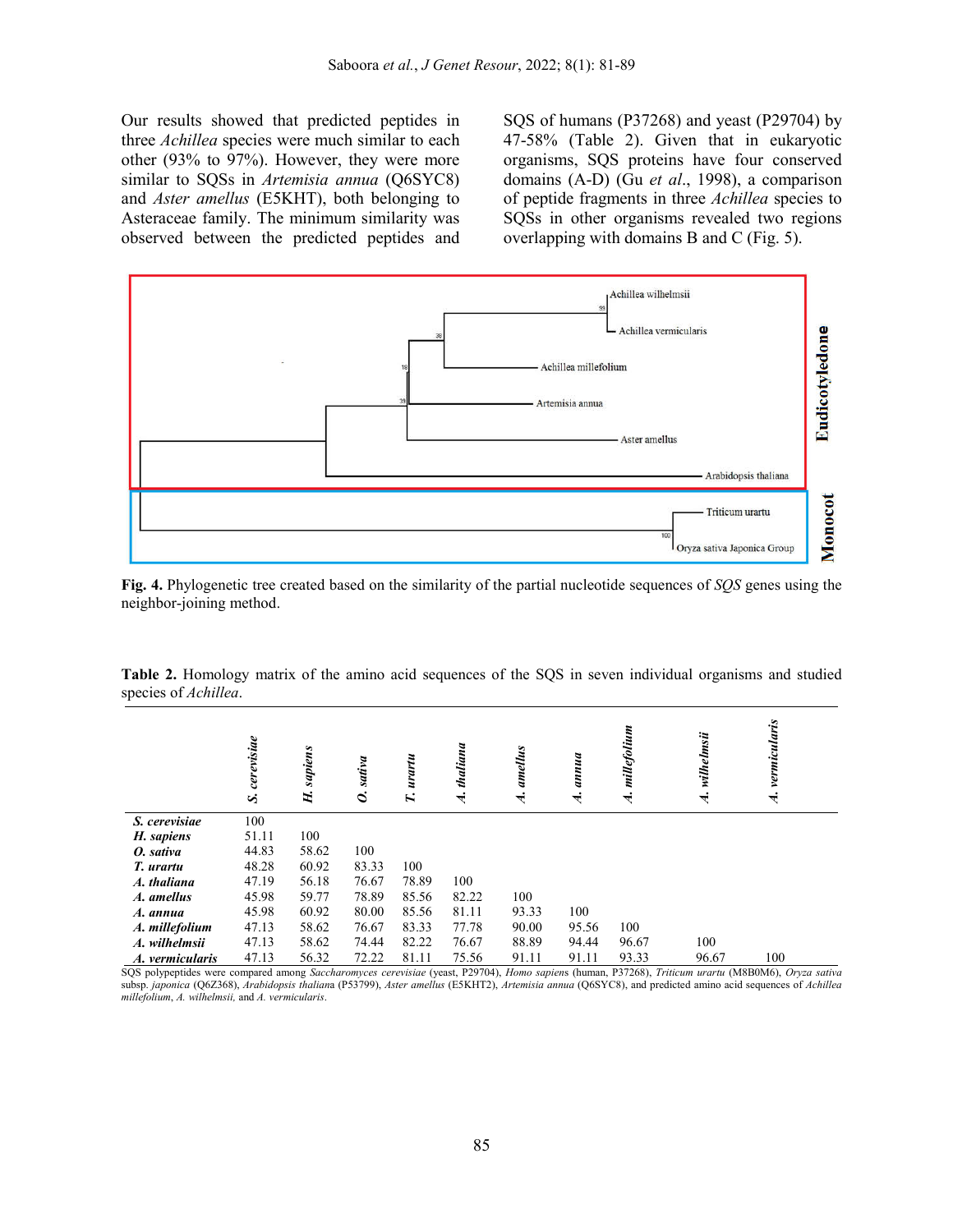

**Fig. 5.** Comparison of SQS amino acid sequences between *Achillea* species and several organisms: Data for other organisms were obtained from nucleotide databases NCBI GenBank: *Saccharomyces cerevisiae* (yeast, P29704), *Homo sapien*s (human, P37268), *Triticum urartu* (M8B0M6), *Oryza sativa* subsp. *japonica* (Q6Z368), *Arabidopsis thalian*a (P53799), *Aster amellus* (E5KHT2), *Artemisia annua* (Q6SYC8), and deduced amino acid sequences of *A. millefolium*, *A. wilhelmsii*, *A. vermicularis*. The DNAMAN software was used to generate the alignment. Dots indicate gaps in aligned sequences. The shading colors of the residues corresponding to the level of similarity. The conserved regions are indicated by A, B, C, and D letters.

#### **Discussion**

In the present study, we isolated and characterized partial squalene synthase (*SQS*) genes from the leaves of three *Achillea* species for the first time. *SQS* catalyzed the assembly of the isoprenoids to produce triterpenoids, in a two-step reaction. The first step is head-to-head condensation of two FPPs to form an intermediate presqualene diphosphate (PSPP), and the second is the rearrangement of the PSPP and its reduction to squalene in the presence of NADPH and  $Mg^{2+}$  (Poulter and Rilling, 1981; Poulter, 1990; Kalariya *et al.,* 2021). The sequence analysis of SQS genes in Cucurbitaceae plants revealed highly conserved domains involved in the generation of squalene, e.g., in *Panax ginseng*, three conserved domains (168~183, 202~224, and 280~298) is essential

for the two half-reactions catalyzed by SQS (Kim *et al.*, 2011). In eukaryotic organisms, SQSs have 4 conserved domains (A-D) in which some amino acids play a crucial role in the proper function of the enzyme (Gu *et al.*, 1998). Domains B, C, and D are highly conserved while domain A is less conserved (Yan *et al.*, 2003). Domains A, B, and C are responsible for the condensation of two FPPs, tyrosine residue (Y) in domain B is likely to play an important role in this step. Domains A and C presumably interact with  $Mg^{2+}$  to build a bridge between diphosphate units in FPP. Several studies have reported that aspartate-rich motifs (DYLED) located in domain C are important for binding the substrate via the  $Mg^{2+}$ -bridge and regulating the rate of enzyme activity (Gu *et al.*, 1998; Pandit *et al.*, 2000; Nguyen *et al.*, 2013; Zhang *et al*., 2018). The sequence of Cucurbitaceae *SQS* genes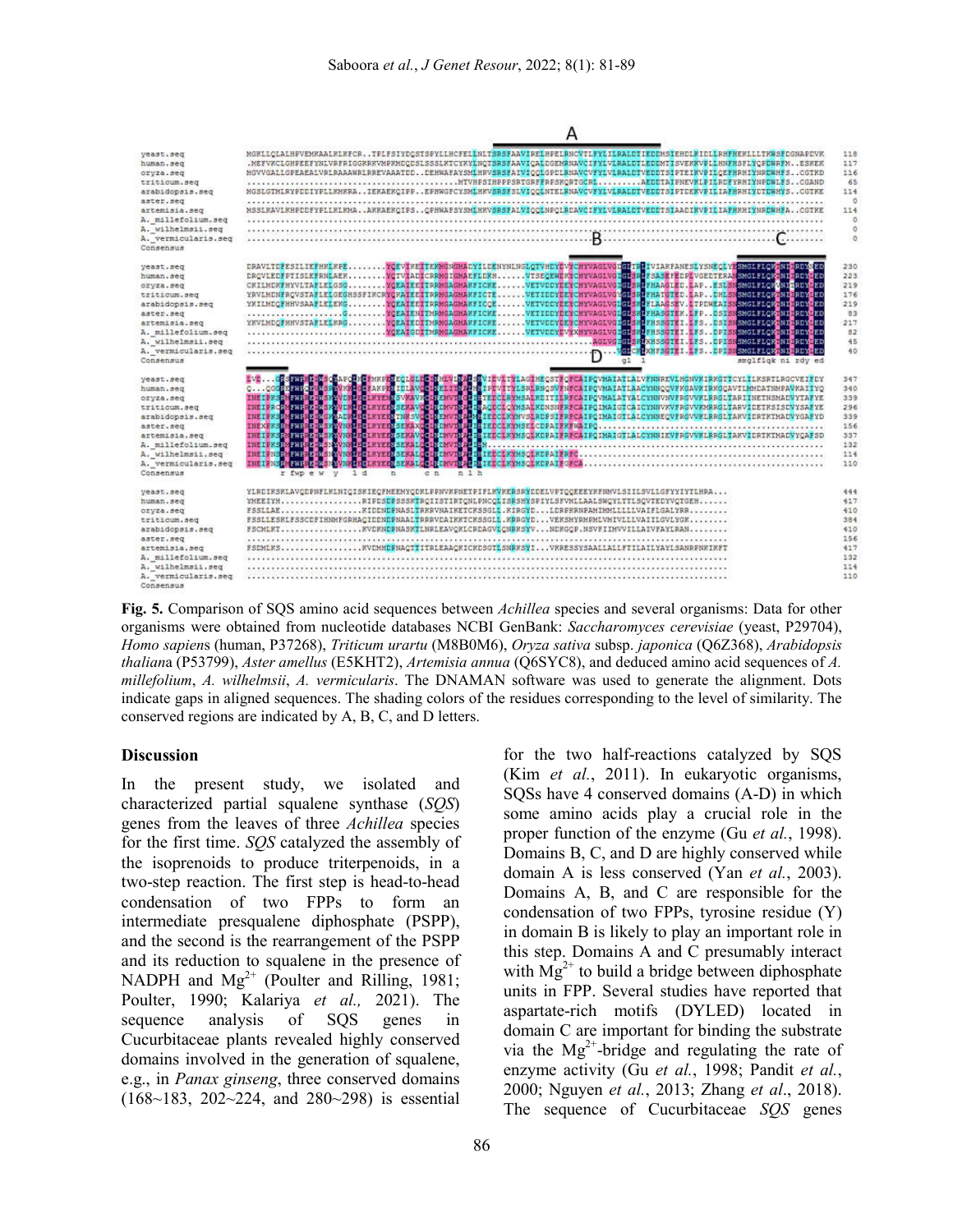showed antiparallel  $\alpha$ -helices with two aspartaterich regions (DXXXD) that formed a catalytic center. The aspartate-rich motifs in Cucurbitaceae SQS were located at residues 77 to 82 (DTVEDD) and 213 to 217 (DYLED) (Qian *et al.*, 2019). Protein blast of the amino acid SQS sequences in three *Achillea* species revealed two regions overlapping with domains B and C.

Phylogenetic analysis of three isolated sequences demonstrated that *A. wilhelmsii* and *A. vermicularis* were much similar to each other and then to *A. millefolium*. These results were following the taxonomic classification of *the Achillea* genus. Considering the Orientalist Classification, species of *A. wilhelmsii* and *A. vermicularis* are located in *the Filipendulinae* section, while *A. millefolium* is classified in a different section called *Millefolium* (APG III, 2009). The results also revealed that *SQS* gene sequences in *Achillea* species were significantly similar to *Artemisia annua* (belong to the same family), which all, along with other dicotyledons were placed in a separate clade from monocotyledons. The same result was obtained through a comparison of the predicted peptides encoded by partial *SQS* genes in the *Achillea* and equivalent SQSs in other organisms. Nguyen *et al.* (2013) reported a similar result on *Glycine max*. Moreover, previous findings recommended that due to different structures of SQS enzymes between mono- and dicot- plants, they are arranged in distinct subgroups (Hata *et al.*, 1997). Moreover, Dhar *et al*. (2013) have shown that the phylogenetic tree of the SQS sequence of different species matched the taxonomic classifications.

Previously evidence demonstrated that the functional mechanism and configuration of SQS enzyme are significantly conserved among eukaryotes and have a close relationship with taxonomic distance (Nakashima *et al.*, 1995). Recently, Zhang *et al.* (2018) identified a gene sequence of the *SQS* which interferes with biosynthesis pathway of celastrol in *Tripterygium wilfordii*. Their result showed that the position of *T. wilfordii* in the Eudicotidea cluster was consistent with the genetic distance in phylogenetic analyses. In addition, low-copy nuclear genes have been recently used as taxonomic markers. In this regard, *Krak et al.*

(2012; 2013) used three of these genes including squalene synthase, gamma-glutamylcysteine synthase, and glycine hydroxyl methyltransferase to classify the Asteraceae family at the low taxonomic level. The importance of these kinds of markers is due to the high rate of gene evolution and lack of homogenization at high taxonomic levels (Sang, 2002). In the same direction, the results of the present study showed that the *SQS* sequences can be useful to reveal the taxonomical distance of the *Achillea* species at the genus level. Hence, we suggest further research in this area.

## **Conclusion**

*Achillea* species are medicinal plants used for their potential health benefits due to the presence of certain compounds, such as phenolic acids, cumarins, and terpenoids. Results of our research showed a fragment of genomic DNA with strong similarity to *the SQS* gene in *Artemisia annua,* encoding the *SQS* gene in *Achillea.* SQS is an enzyme responsible for the flow of carbon from the isoprenoid pathway to the production of terpenoids. Sequence predicting of the transcript and protein of the enzyme based on sequence analysis of the fragments could be used to design primers to study the SQS gene expression of *Achillea* species at different stages of the plant growth or to investigate the effect of environmental stress conditions on the production of terpenoid compounds in this plant in future.

# **Conflict of interests**

The authors declared no conflicts of interest.

# **References**

- APG III (Angiosperm Phylogeny Group). 2009. An update of the angiosperm phylogeny group classification for the orders and families of flowering plants. *Bot J Linn Soc*  161(2): 105-121.
- Buchanan BB, Gruissem W, Jones RL. 2000. Biochemistry and molecular biology of plants. American Society of Plant Physiology, Rockville, Maryland.
- Chandler RF, Hooper SN, Hooper DL, Jamieson WD, Flinn CG, Safe LM. 1982. Herbal remedies the maritime Indians: sterols and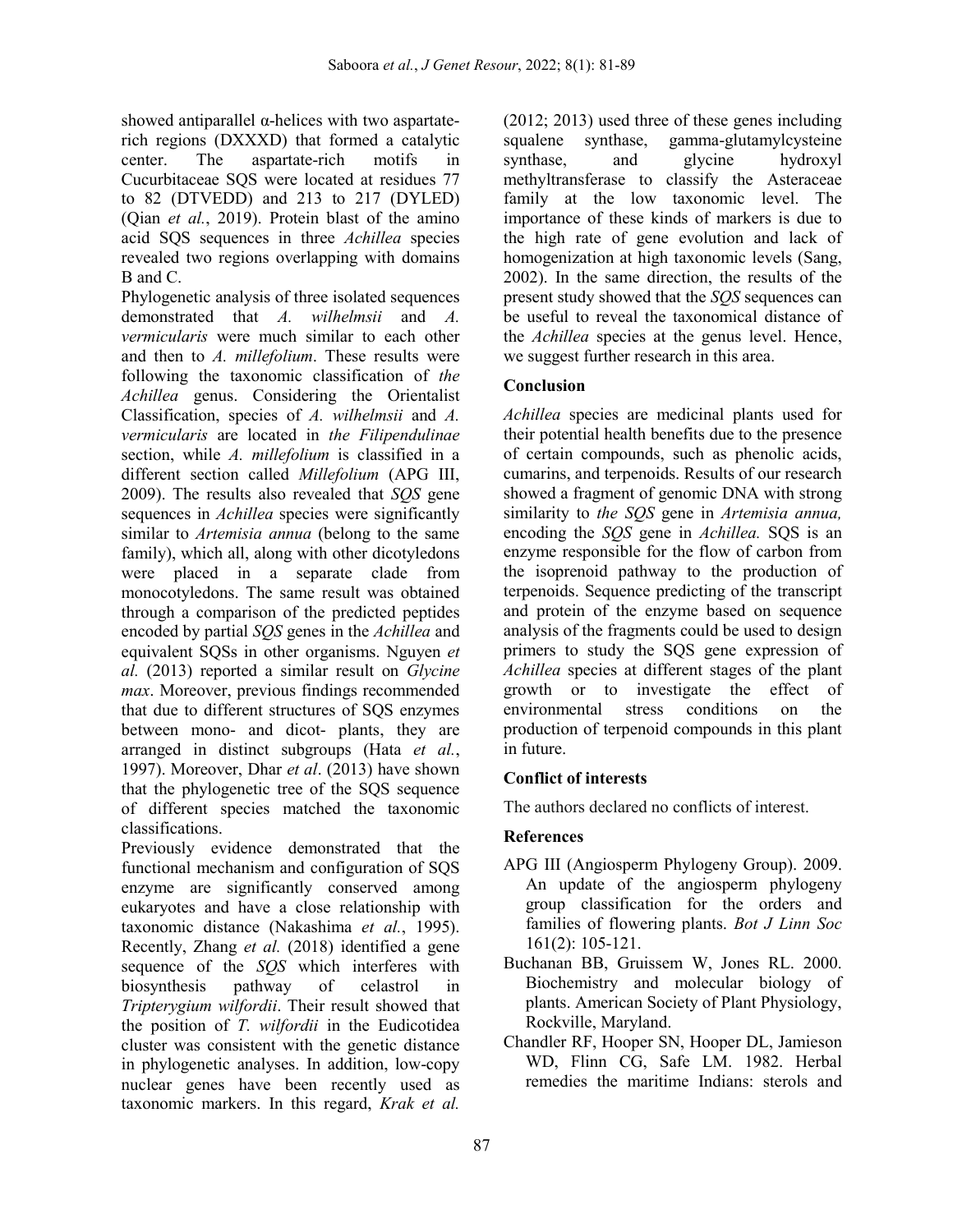triterpenes of *Achillea millefolium* L. (yarrow). *J Pharm Sci* 71: 690-693.

- Dhar MK, Koul A, Kaul S. 2013. Farnesyl pyrophosphate synthase: a key enzyme in isoprenoid biosynthetic pathway and potential molecular target for drug development. *N Biotechnol* 30(2): 114-123.
- Gu P, Ishii Y, Spencer TA, Shechter I. 1998. Function-structure studies and identification of three enzyme domains involved in the catalytic activity in rat hepatic squalene synthase. *J Biol Chem* 273: 12515-12525.
- Hata S, Sanmiya K, Kouchi H, Matsuoka M, Yamamoto N, Izui K. 1997. cDNA cloning of squalene synthase genes from mono- and dicotyledonous plants, and expression of the gene in rice. *Plant Cell Physiol* 38(12): 1409- 1413.
- Hill RA, Connolly JD. 2013. Triterpenoids. *Nat Prod Rep* 30(7): 1028-1065.
- Kalariya KA, Meena RP, Poojara L, Shahi D, Patel S. 2021. Characterization of squalene synthase gene from *Gymnema sylvestre* R. Br. *Beni-Suef Univ J Basic Appl Sci* 10(6): 1- 11. https://doi.org/10.1186/s43088-020- 00094-4 .
- Khanuja SPS, Shasany AK, Darokar MP, Kumar S. 1999. Rapid isolation of DNA from dry and fresh samples of plants producing large amounts of secondary metabolites and essential oils. *Plant Mol Biol Rep* 17(1): 74. https://doi.org/10.1023/A:1007528101452.
- Kim TD, Han JY, Huh GH, Choi YE. 2011. Expression and functional characterization of three squalene synthase genes associated with saponin biosynthesis in *Panax ginseng*. *Plant Cell Physiol* 52(1): 125-137.
- Krak K, A´ lvarez I, Caklova´ P, Costa A, Chrtek J, Fehrer J. 2012. Development of novel low copy nuclear markers for *Hieraciinae* (Asteraceae) and their perspective for other tribes. *Am J Bot* 99: 74-77.
- Krak K, Caklová P, Chrtek J, Fehrer J. 2013. Reconstruction of phylogenetic relationships in a highly reticulate group with deep coalescence and recent speciation (*Hieracium*, Asteraceae). *Heredity* 110: 138- 151.
- Lee MH, Jeong JH, Seo JW, Shin CG, Kim YS, In JG, Choi YE. 2004. Enhanced triterpene and phytosterol biosynthesis in *Panax*

*ginseng* overexpressing squalene synthase gene. *Plant Cell Physiol* 45: 976-984.

- Mozaffarian V. 2005. Notes on the tribe Anthemideae (Compositae), new species, new records and new combination for Iran. *Iran J Bot* 11: 115-127.
- Murashige T, Skoog F. 1962. A revised medium for rapid growth and bioassays with tobacco tissue cultures. *Physiol Plant* 15 (3): 473-497.
- Nakashima T, Inoue T, Oka A, Nishino T, Osumi T, Hata S. 1995. Cloning, expression, and characterization of cDNAs encoding Arabidopsis thaliana squalene synthase. *Proc Natl Acad Sci USA*, 92: 2328-2332.
- Nguyen HT, Neelakadan AK, Quach TN, Valliyodan B, Kumar R, Zhang Z, Nguyen HT. 2013. Molecular characterization of *Glycine max* squalene synthase genes in seed phytosterol biosynthesis. *Plant Physiol Biochem* 73: 23-32.
- Ogbe RJ, Ochalefu DO, Mafulul SG, Olaniru OB. 2015. A review on dietary phytosterols: Their occurrence, metabolism and health benefits. *Asian J Plant Sci Res* 5(4): 10-21.
- Pandit J, Danley DE, Schulte GK, Mazzalupo S, Pauly TA, Hayward CM, Harwood HJ Jr. 2000. Crystal structure of human squalene synthase, A key enzyme in cholesterol biosynthesis. *J Biol Chem* 275(39): 30610- 30617.
- Podlech D. 1986. Compositeae VI. Antemideae. In: *Flora Iranica* (ed: Rechinger KH) Skademische Druck-u., Verlagsans Talt, Graz, Austria.
- Poulter CD. 1990. Biosynthesis of non-head-totail terpenes. Formation of 1′-1 and 1′-3 linkages. *Acc Chem Res* 23 (3): 70-77.
- Poulter CD, Rilling HC. 1981. Conversion of farnesyl pyrophosphate to squalene. In: Biosynthesis of isoprenoid compounds (eds: Porter JW and Spurgeon SL) Wiley, New York.
- Qian J, Liu Y, Ma C, Chao N, Chen Q, Zhang Y, Wu Y. 2019. Positive selection of squalene synthase in Cucurbitaceae plants*. Int J Genom* 19:1-15.
- Rilling HC, Epstein WW. 1969. Studies on the mechanism of squalene biosynthesis. Presqualene, a pyrophosphorylated precursor to squalene. *J Am Chem Soc* 19: 1041-1042.